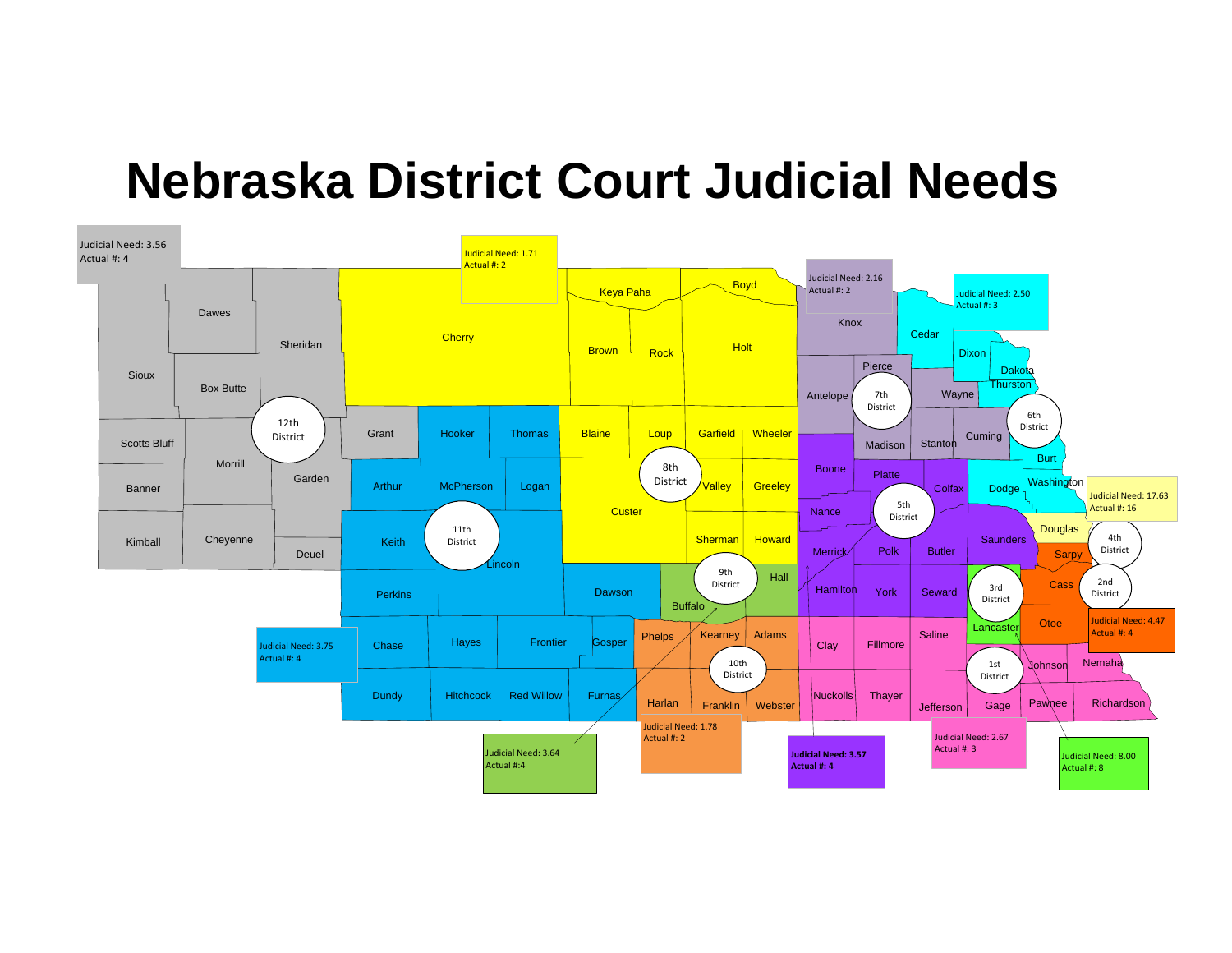# Weighted Caseload Report<br>1st Judicial District - District Court

January 1, 2013 - December 31, 2013





| <b>Primary Counties</b><br>Served by 1st<br>District Judges | <b>Brvan</b><br>Johnson, Nemaha,<br>Pawnee, Richardson | <b>Korslund</b><br>Gage, Jefferson | <b>Johnson</b><br>Clay, Fillmore, Nuckolls,<br>Saline, Thayer, |
|-------------------------------------------------------------|--------------------------------------------------------|------------------------------------|----------------------------------------------------------------|
|                                                             |                                                        |                                    | Gage Drug Court                                                |

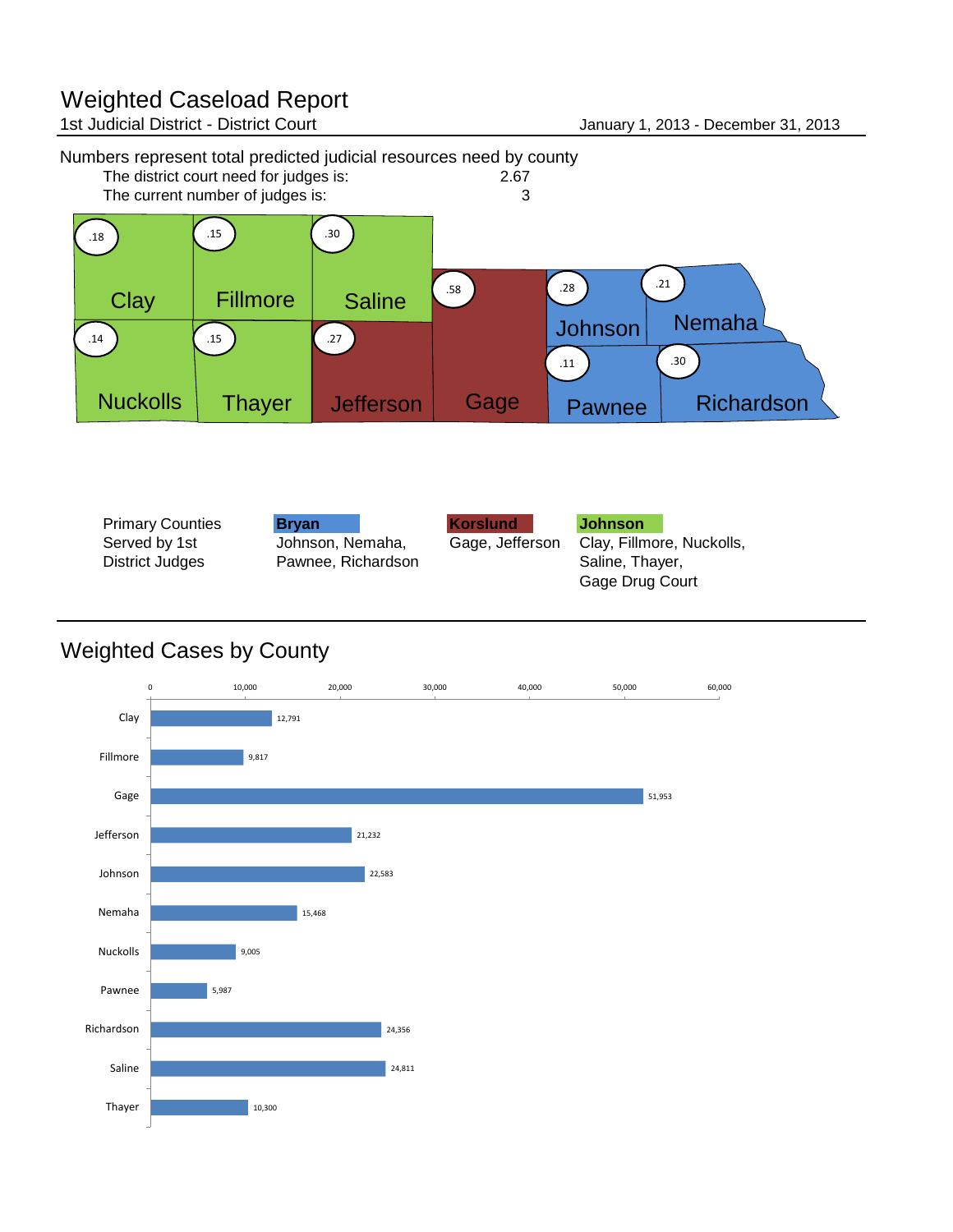

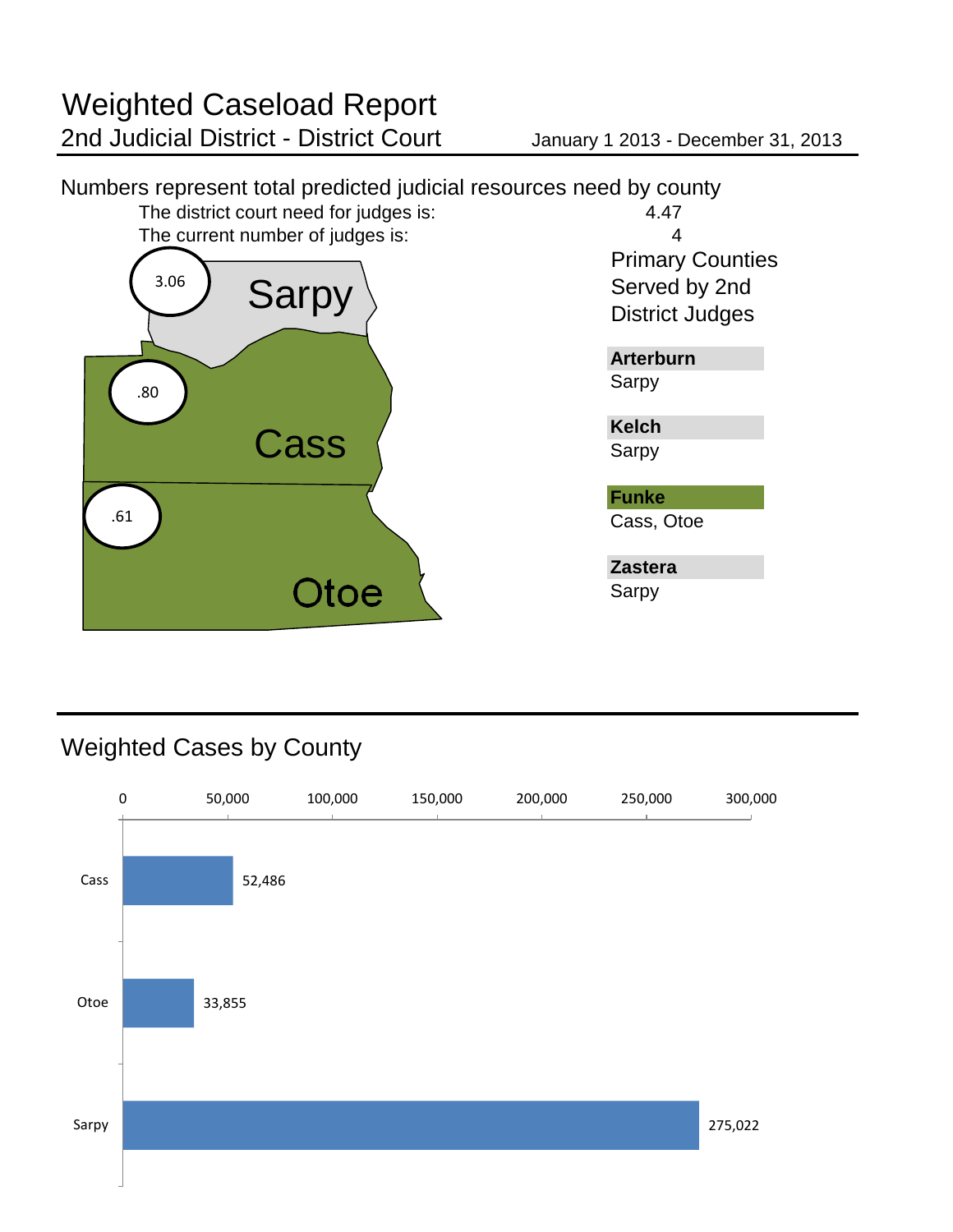# Number represents total predicted judicial resource

| The district court need for judges is: | 8.00 |
|----------------------------------------|------|
| The current number of judges is:       |      |



Judges Serving the 3rd District District Court

> **Stacy Otte** Nelson **Burns** Colborn Flowers Jacobsen

# Weighted Caseload by Case Type

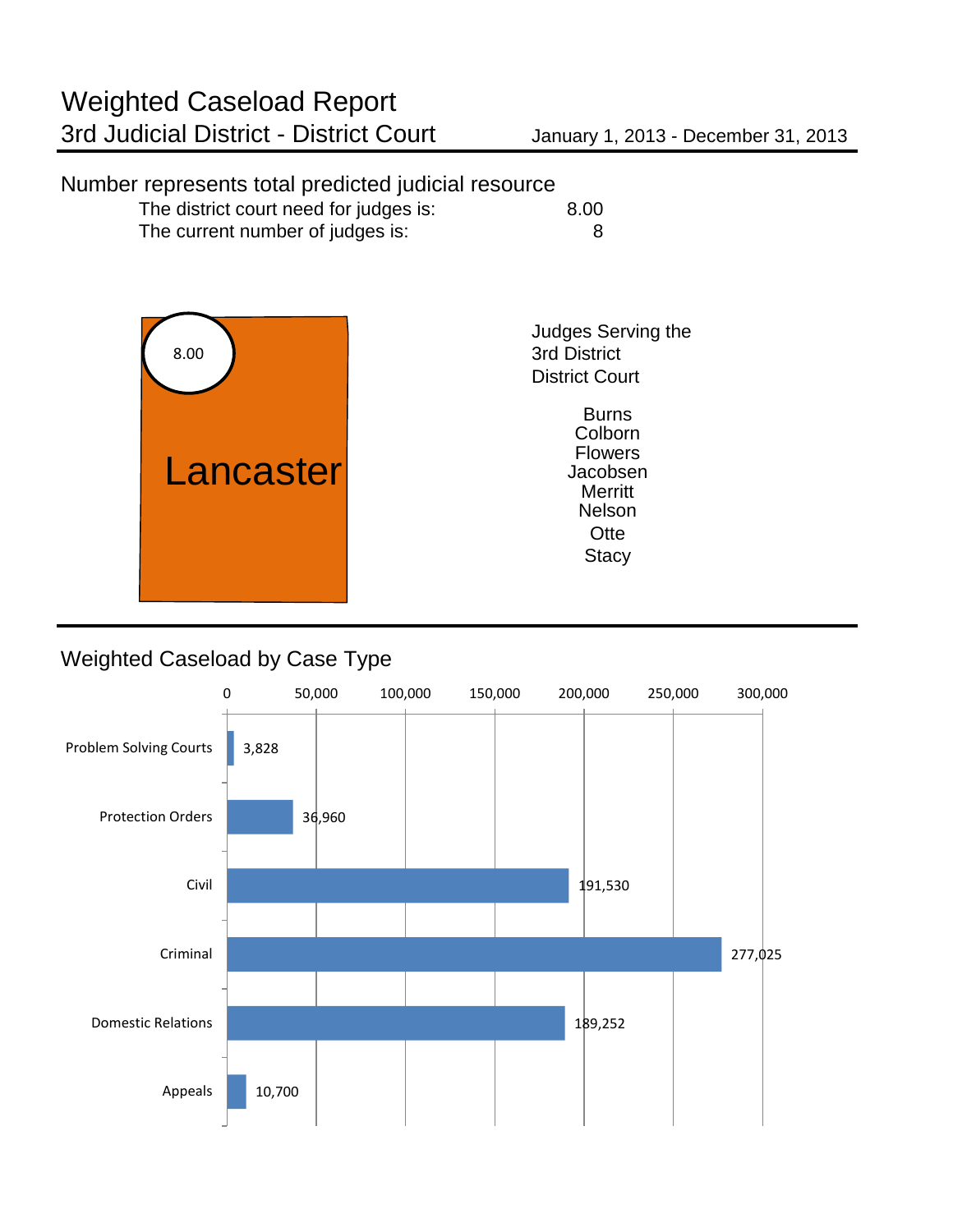## Number represents total predicted judicial resource

The district court need for judges is: 17.63 The current number of judges is: 16



| Judges Serving the    |
|-----------------------|
| <b>4th District</b>   |
| <b>District Court</b> |

| Ashford          | Otepka     |
|------------------|------------|
| <b>Bataillon</b> | Pankonin   |
| <b>Bowie</b>     | Polk       |
| <b>Burns</b>     | Randall    |
| Coffey           | Retelsdorf |
| Derr             | Schatz     |
| Dougherty        | Stratman   |
| Gleason          | Troia      |
|                  |            |

# Weighted Caseload by Case Type

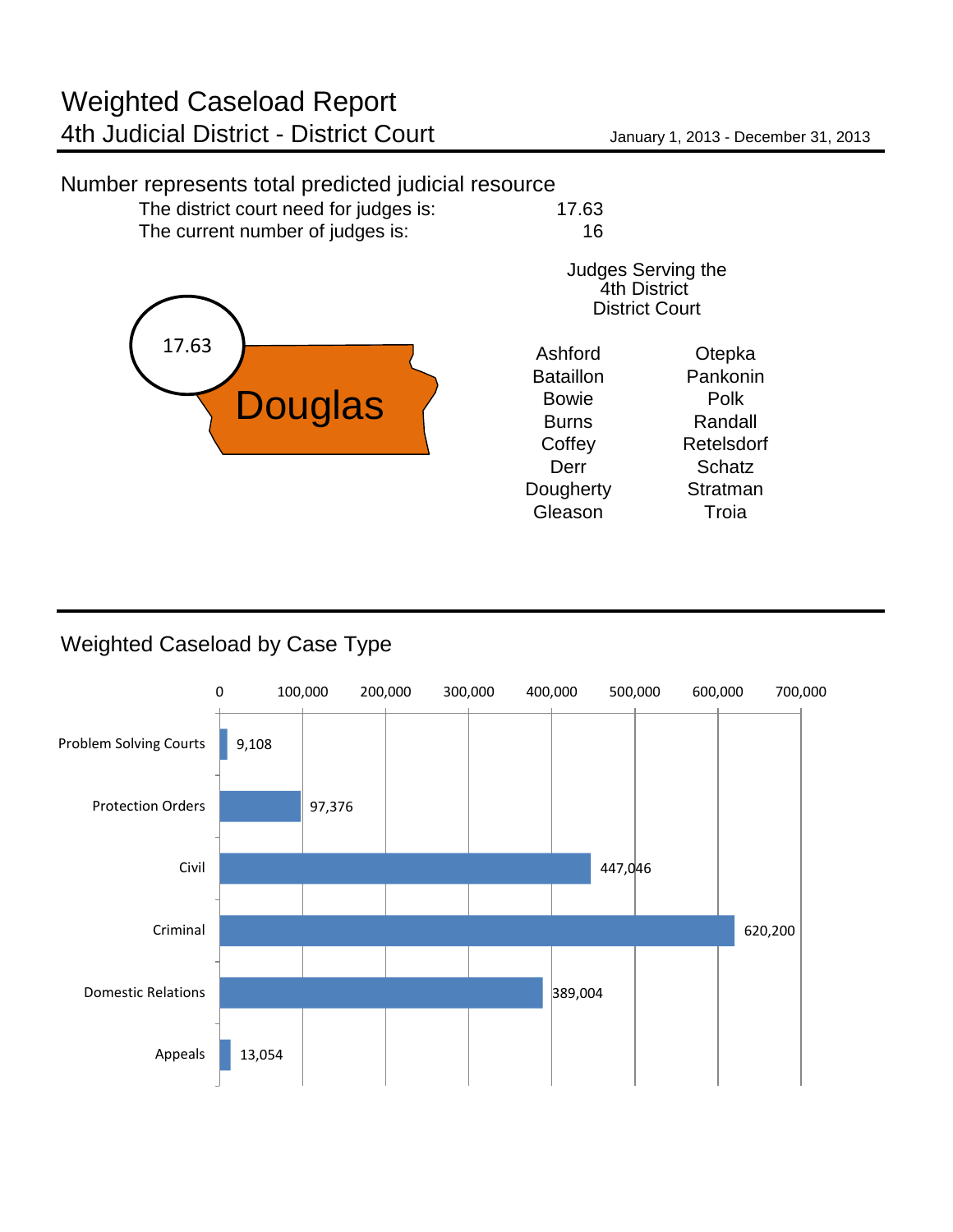

# Numbers represent total predicted judicial resources need by county<br>The district court need for judges is: 3.57

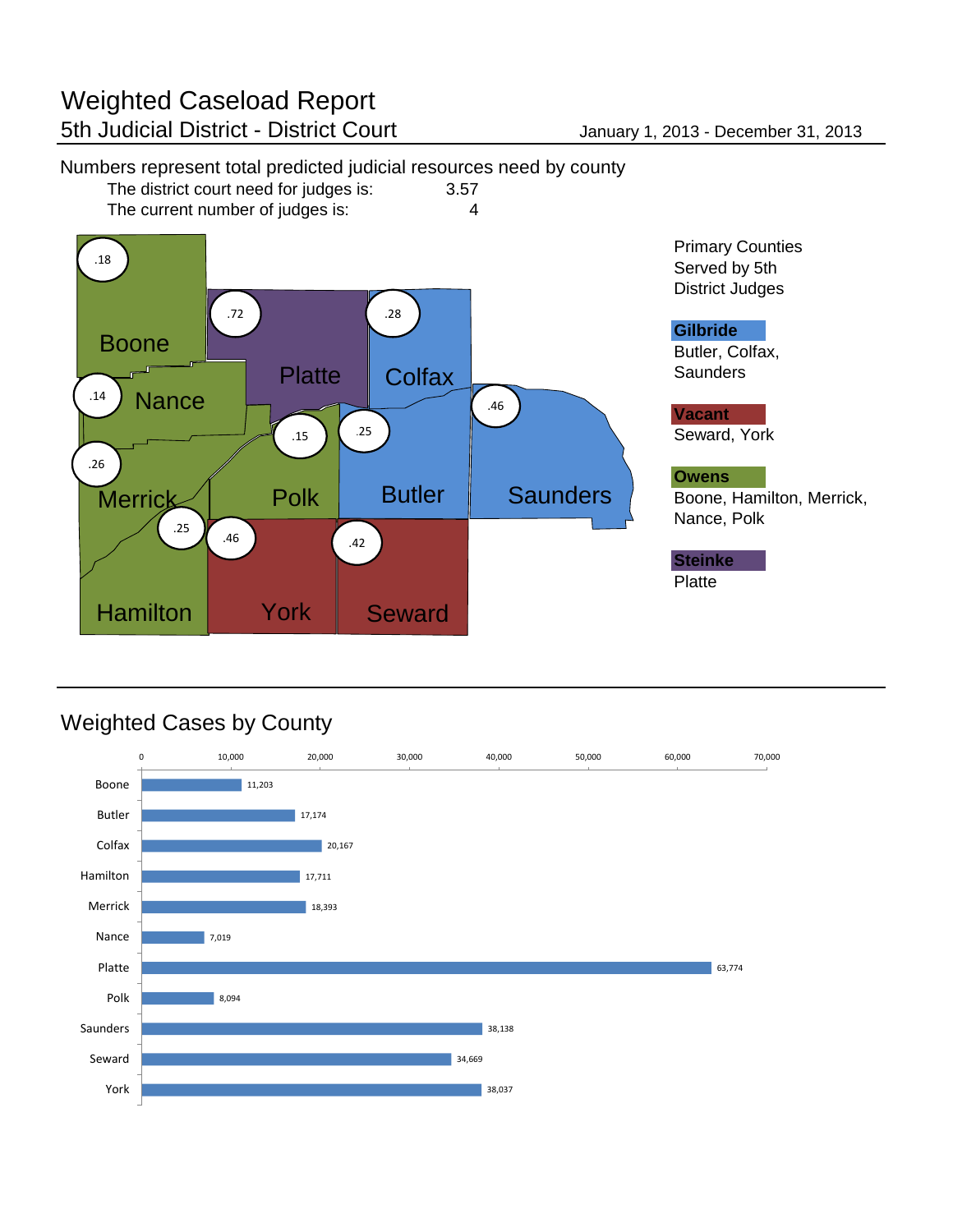# Numbers represent total predicted judicial resources need by county<br>The district court need for judges is: 2.5



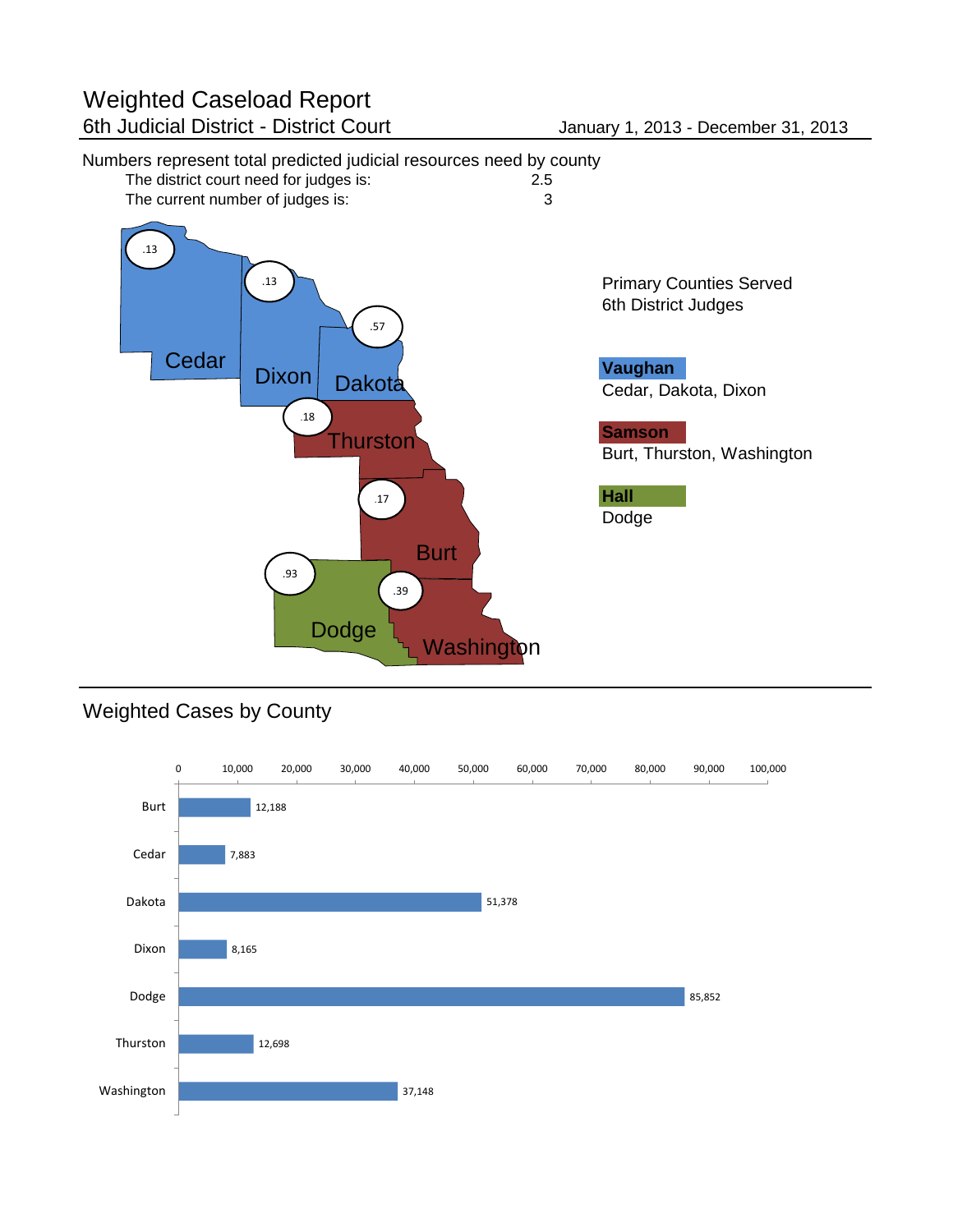

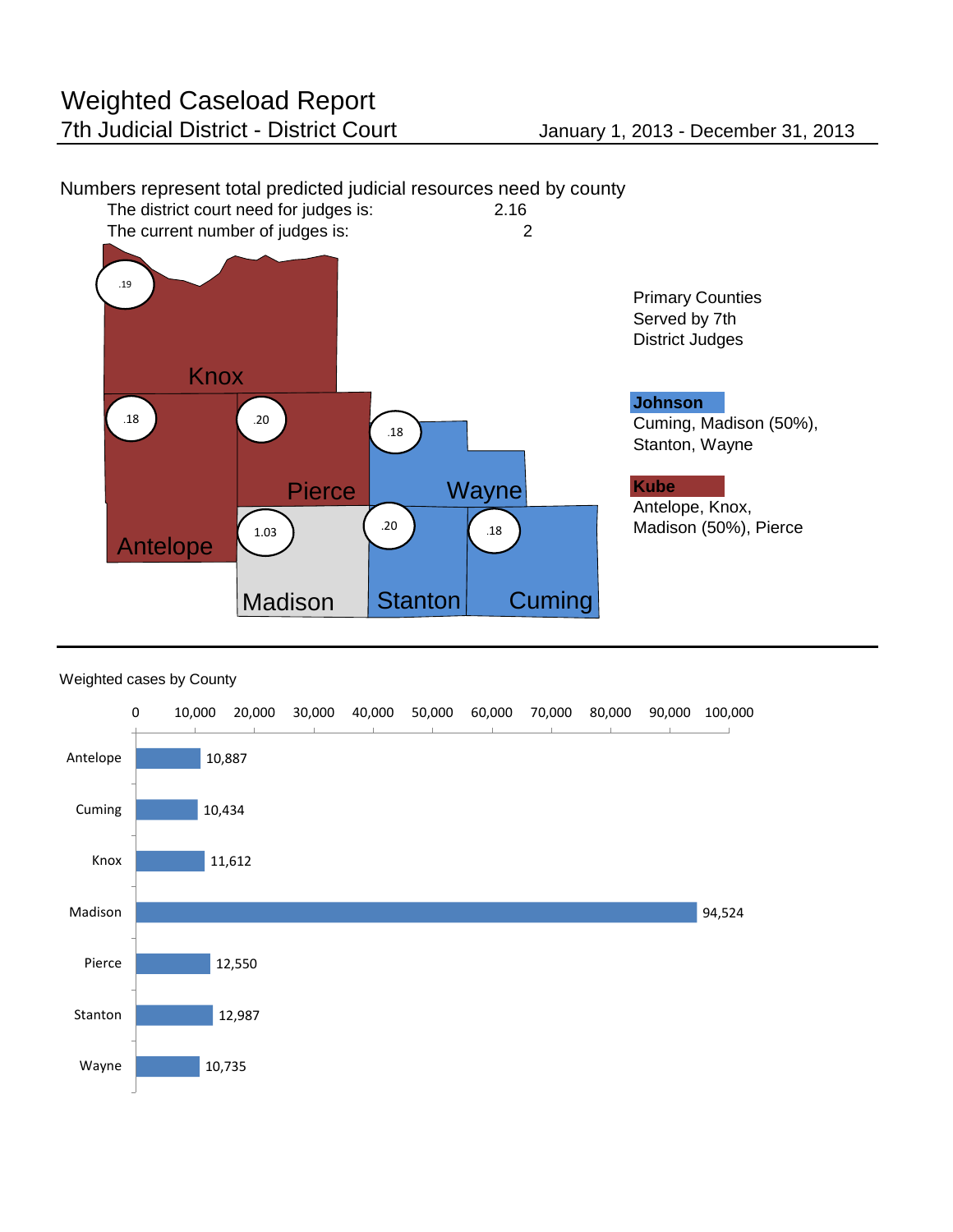

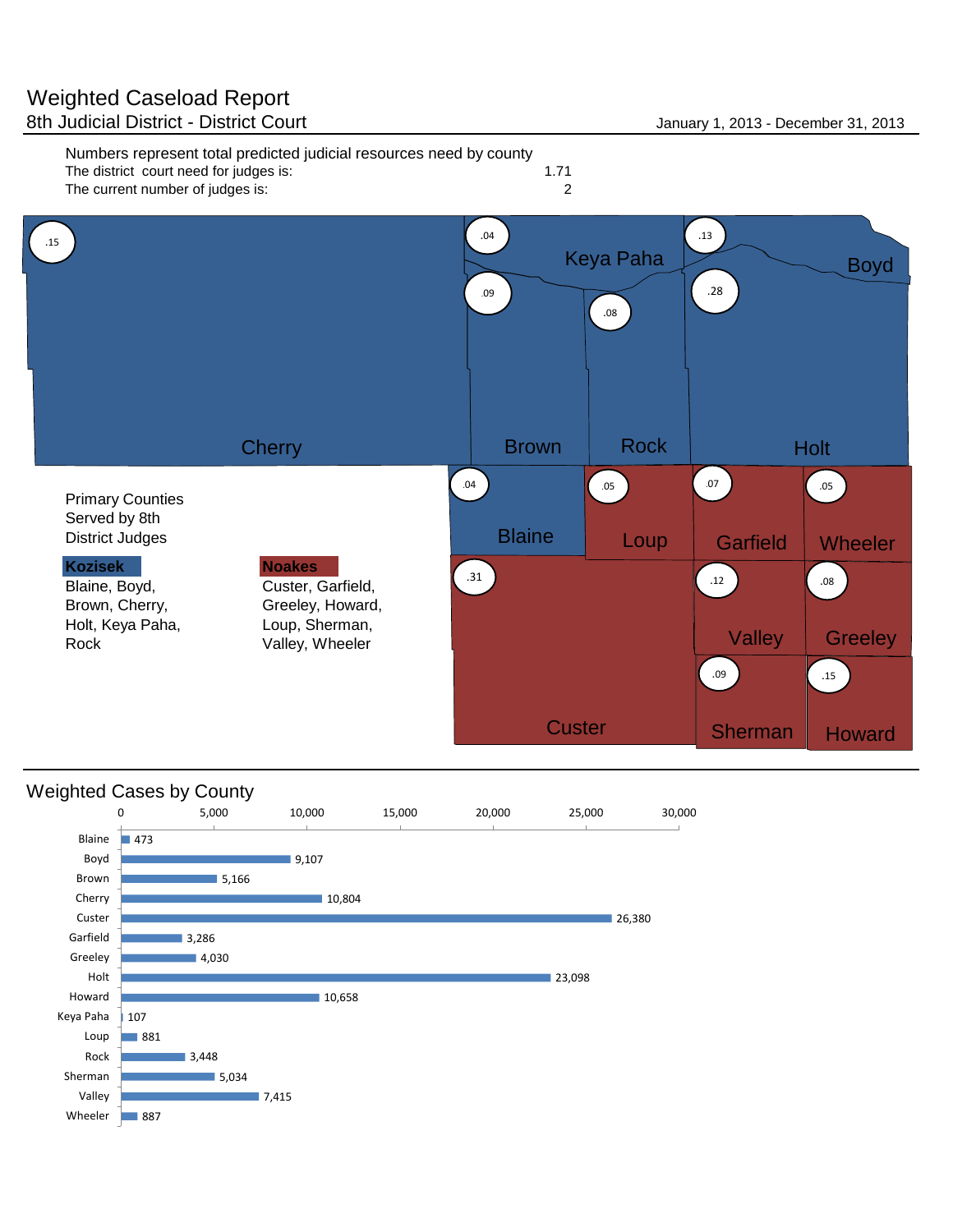### **Numbers represent total predicted judicial resources need by county**

The district court need for judges is: 3.64 The current number of judges is: 4



**Wright** Buffalo (40%), Hall

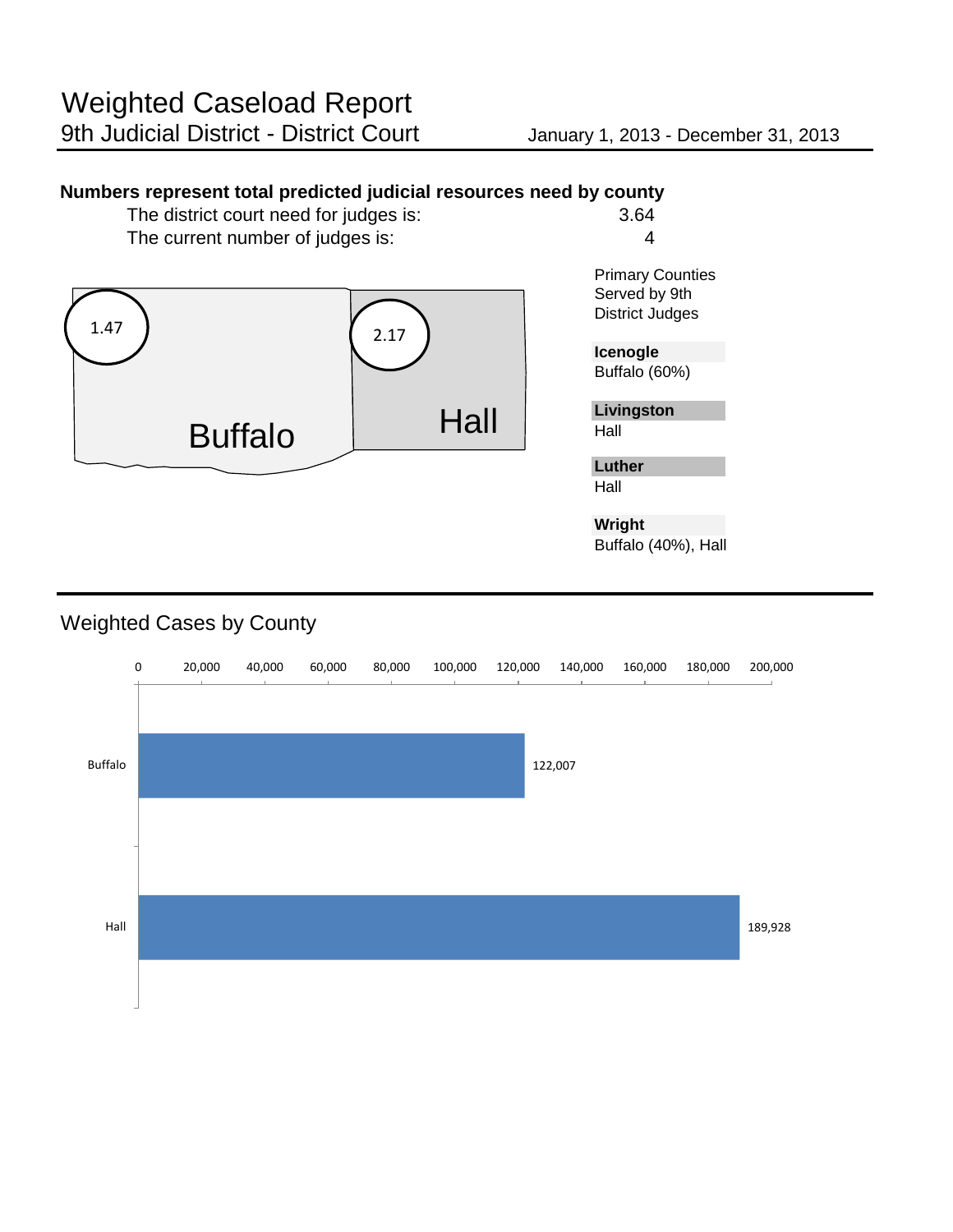### Numbers represent total predicted judicial resources need by county The district court need for judges is: 1.78<br>The current number of judges is: 2 The current number of judges is: Primary Counties Served by 10th District Judges **Harder** Adams (50%), Franklin (50%), Harlan, Kearney (50%), Phelps (50%), **Illingworth** Adams (50%), Franklin (50%), Kearney (50%), Phelps (50%), Webster Adams Harlan Franklin Phelps | Kearney **Webster**  $.26$  ) ( .15 .94 .16 **.** 13 **.** 13 **.** 14

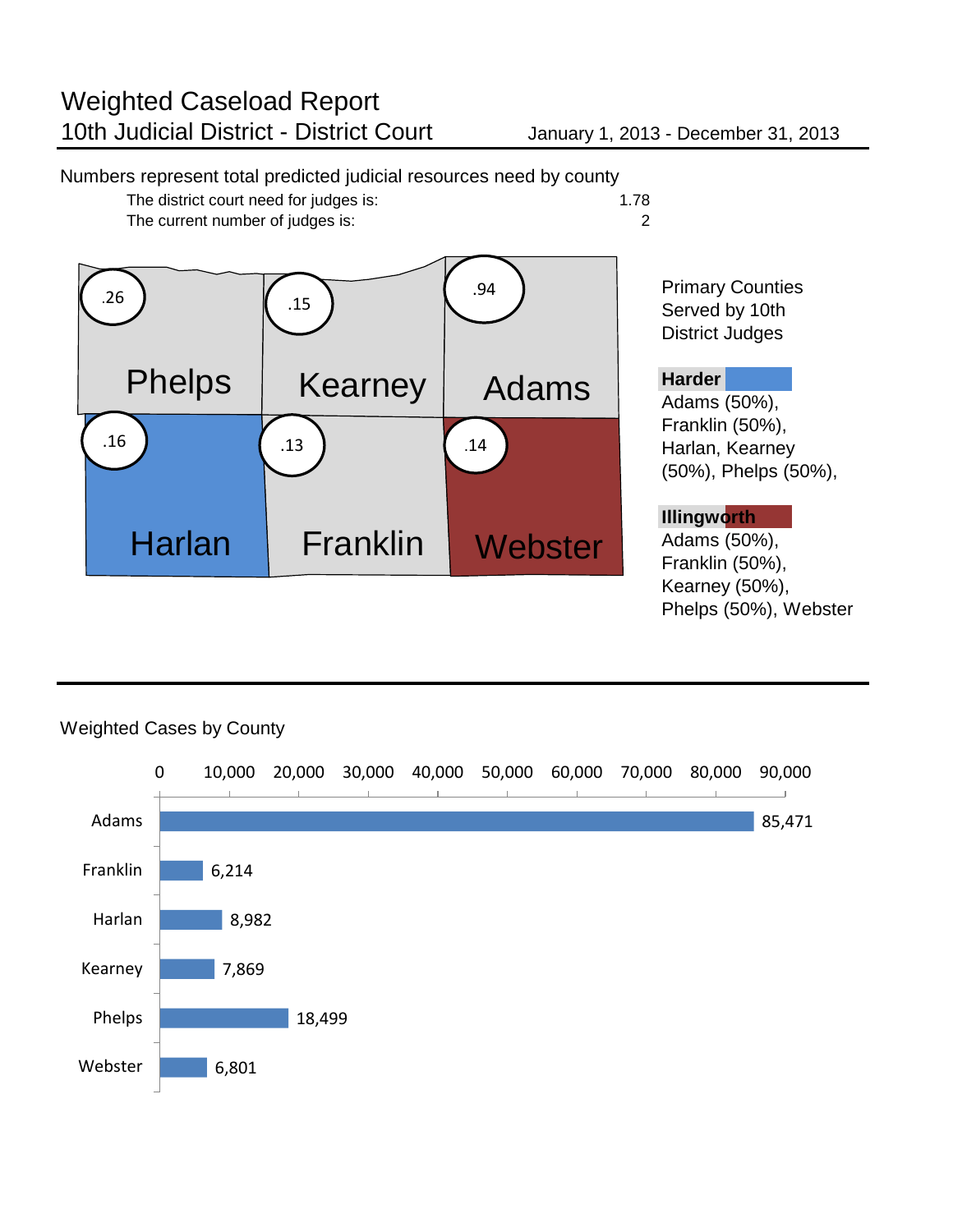# Weighted Caseload Report 11th Judicial District - District Court **January 1, 2013** - December 31, 2013